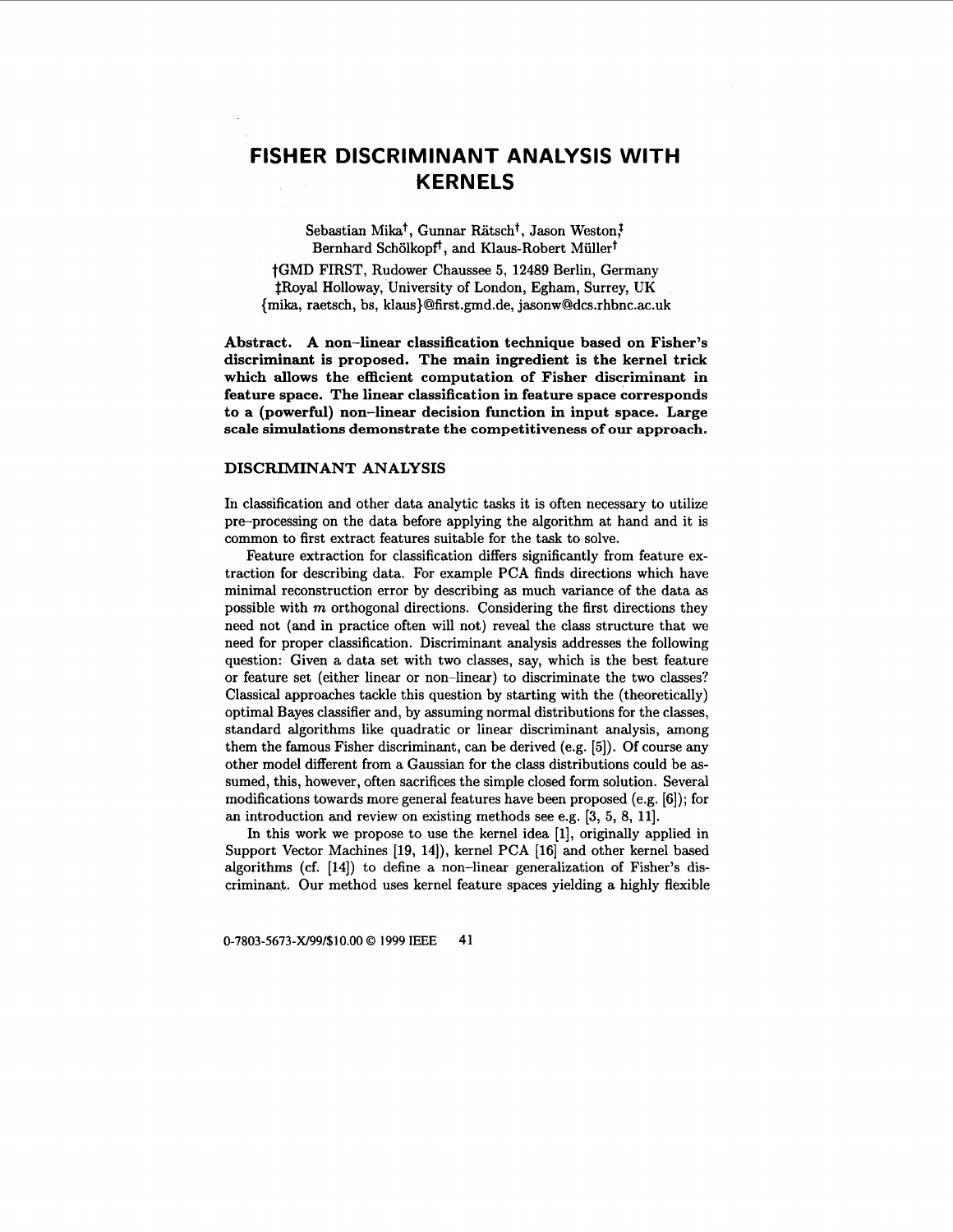algorithm which turns out to be competitive with Support Vector Machines.

Note that there exists a variety of methods called *Kernel Discriminant Analysis* **[8].** Most of them aim at replacing the parametric estimate of class conditional distributions by a non-parametric kernel estimate. Even if our approach might be viewed in this way too, it is important to note that it goes one step further by interpreting the kernel **as** a dot-product in another space. This allows a theoretically sound interpretation together with an appealing closed form solution.

In the following we will first review Fisher's discriminant, apply the kernel trick, then report classification results and finally present our conclusions. In this paper we will focus on two-class problems only and discriminants linear in the feature space.

## **FISHER'S LINEAR DISCRIMINANT**

Let  $\mathcal{X}_1 = \{x_1^1, \ldots, x_{\ell_1}^1\}$  and  $\mathcal{X}_2 = \{x_1^2, \ldots, x_{\ell_2}^2\}$  be samples from two different classes and with some abuse of notation  $\mathcal{X} = \mathcal{X}_1 \cup \mathcal{X}_2 = \{x_1, \ldots, x_\ell\}.$ Fisher's linear discriminant is given by the vector  $w$  which maximizes

$$
J(w) = \frac{w^T S_B w}{w^T S_W w} \tag{1}
$$

where

$$
S_B := (m_1 - m_2)(m_1 - m_2)^T \text{ and } (2)
$$

$$
S_W := \sum_{i=1,2} \sum_{\boldsymbol{x} \in \mathcal{X}_i} (\boldsymbol{x} - \boldsymbol{m}_i)(\boldsymbol{x} - \boldsymbol{m}_i)^T
$$
(3)

are the between and within class scatter matrices respectively and  $m_i$  is defined by  $m_i := \frac{1}{L} \sum_{i=1}^{l_i} x_i^i$ . The intuition behind maximizing  $J(w)$  is to find a direction which maximizes the projected class means (the numerator) while minimizing the classes variance in this direction (the denominator). But there is also a well known statistical way to motivate **(1):** 

*Connection to the optimal linear Bayes classifier:* The optimal Bayes classifier compares the a posteriori probabilities of all classes and assigns a pattern to the class with the maximal probability (e.g. **[5]).** However, the aposteriori probabilities are usually unknown and have to be estimated from a finite sample. For most classes of distributions this is a difficult task and often it is impossible to get a closed form estimate. However, by assuming normal distributions for all classes, one arrives at quadratic discriminant analysis (which essentially .measures the Mahalanobis distance of a pattern towards the class center). Simplifying the problem even further and assuming equal covariance structure for all classes, quadratic discriminant analysis becomes linear. For two-class problems it is easy to show that the vector *w* maximizing *(1)* is in the same direction **as** the discriminant in the corresponding Bayes optimal classifier. Although relying on heavy assumptions which are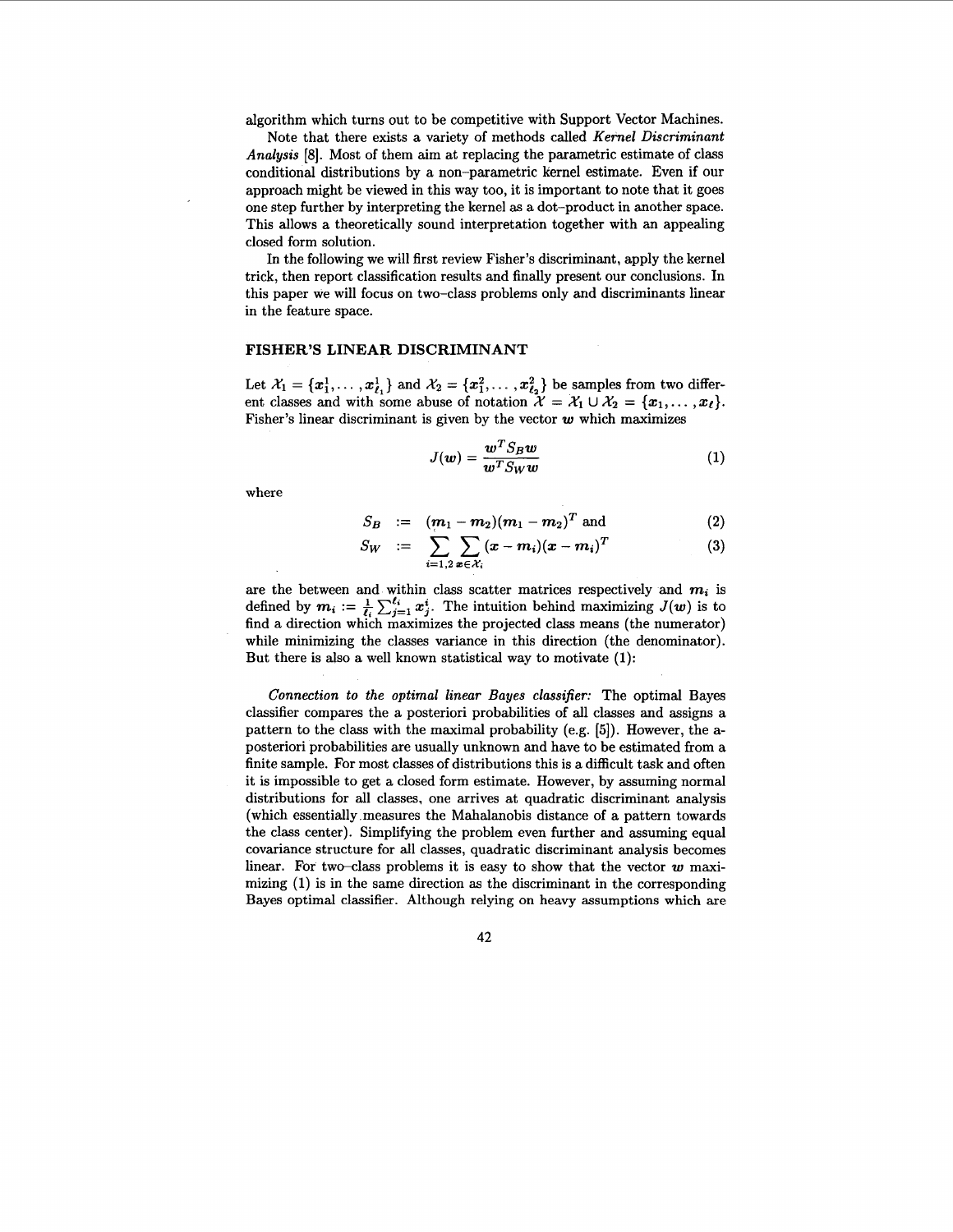not true in many applications, Fisher's linear discriminant has proven very powerful. One reason is certainly that a linear model **is** rather robust against noise and most likely will not overfit. Crucial, however, is the estimation of the scatter matrices, which might be highly biased. Using simple "plug-in" estimates **as** in **(2)** when the number of samples is small compared to the dimensionality will result in a high variability. Different ways to deal with such a situation by regularization have been proposed (e.g. **[4, 71)** and we will return to this topic later.

#### **FISHER'S DISCRIMINANT IN THE FEATURE SPACE**

Clearly, for most real-world data a linear discriminant is not complex enough. To increase the expressiveness of the discriminant we could either try to use more sophisticated distributions in modeling the optimal Bayes classifier or look for non-linear directions (or both). **As** pointed out before, assuming general distributions will cause trouble. Here we restrict ourselves to finding non-linear directions by first mapping the data non-linearly into some feature space  $\mathcal F$  and computing Fisher's linear discriminant there, thus thus implicitly yielding a non-linear discriminant in input space.

Let  $\Phi$  be a non-linear mapping to some feature space  $\mathcal{F}$ . To find the linear discriminant in  $\mathcal F$  we need to maximize

$$
J(w) = \frac{w^T S_B^{\Phi} w}{w^T S_W^{\Phi} w}
$$
(4)

where now  $w \in \mathcal{F}$  and  $S_B^{\Phi}$  and  $S_W^{\Phi}$  are the corresponding matrices in  $\mathcal{F}$ , i.e.

$$
S_{\mathcal{W}}^{\Phi} := (m_1^{\Phi} - m_2^{\Phi})(m_1^{\Phi} - m_2^{\Phi})^T \text{ and}
$$
  

$$
S_{\mathcal{W}}^{\Phi} := \sum_{i=1,2} \sum_{\mathbf{x} \in \mathcal{X}_i} (\Phi(\mathbf{x}) - m_i^{\Phi})(\Phi(\mathbf{x}) - m_i^{\Phi})^T
$$

with  $m_i^{\Phi} := \frac{1}{l_i} \sum_{i=1}^{l_i} \Phi(x_i^i)$ .

*Introducing kernel functions:* Clearly, if  $F$  is very high- or even infinitely dimensional this will be impossible to solve directly. To overcome this limitation we use the same trick **as** in Kernel PCA **[16]** or Support Vector Machines. Instead of mapping the data explicitely we seek a formulation of the algorithm which uses only dot-products  $(\Phi(x) \cdot \Phi(y))$  of the training patterns. **As** we are then able to compute these dot-products efficiently we can solve the original problem without ever mapping explicitely to  $F$ . This can be achieved using Mercer kernels (e.g.  $[12]$ ): these kernels  $k(x, y)$  compute a dot-product in some feature space  $\mathcal{F}$ , i.e.  $k(x, y) = (\Phi(x) \cdot \Phi(y))$ . Possible choices for k which have proven useful e.g. in Support Vector machines or Kernel PCA are Gaussian RBF,  $k(x, y) = exp(-||x - y||^2/c)$ , or polynomial kernels,  $k(x, y) = (x \cdot y)^d$ , for some positive constants *c* and *d* respectively.

To find Fisher's discriminant in the feature space  $\mathcal{F}$ , we first need a formulation of **(4)** in terms of only *dot products* of input patterns which we then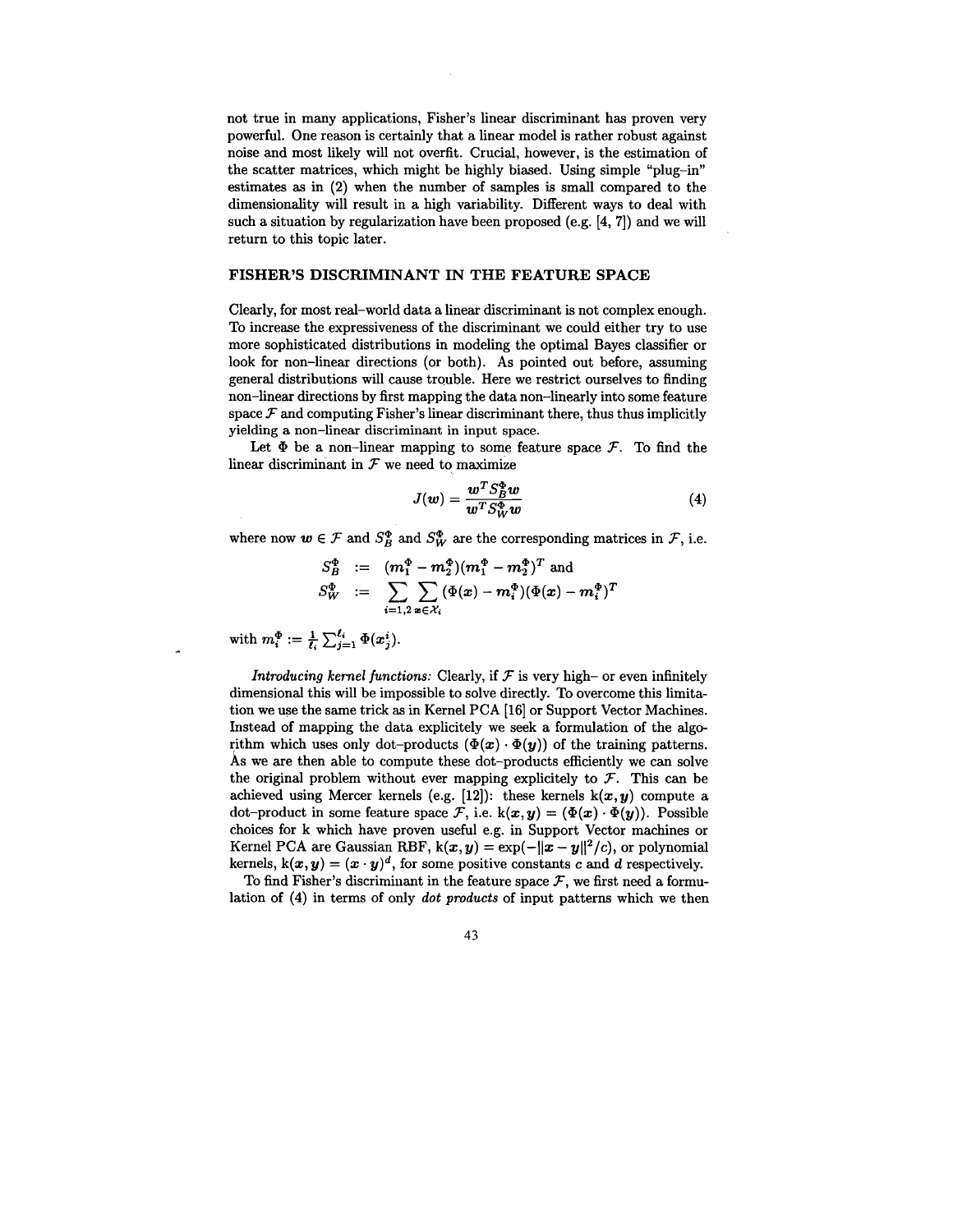replace by some kernel function. From the theory of reproducing kernels we know that any solution  $w \in \mathcal{F}$  must lie in the span of *all* training samples in  $F$ . Therefore we can find an expansion for  $w$  of the form

$$
w = \sum_{i=1}^{\ell} \alpha_i \Phi(x_i) \tag{5}
$$

Using the expansion (5) and the definition of  $m_i^{\Phi}$  we write

$$
w^T m_i^{\Phi} = \frac{1}{\ell_i} \sum_{j=1}^{\ell} \sum_{k=1}^{\ell_i} \alpha_j k(x_j, x_k^i)
$$
  
=  $\alpha^T M_i$  (6)

where we defined  $(M_i)_j := \frac{1}{\ell_i} \sum_{k=1}^{\ell_i} k(x_j, x_k^i)$  and replaced the dot products by the kernel function. Now consider the numerator of **(4).** Be using the definition of  $S_R^{\Phi}$  and (6) it can be rewritten as

$$
\boldsymbol{w}^T S_B^{\Phi} \boldsymbol{w} = \boldsymbol{\alpha}^T M \boldsymbol{\alpha} \tag{7}
$$

where  $M := (M_1 - M_2)(M_1 - M_2)^T$ . Considering the denominator, using (5), the definition of  $m_i^{\Phi}$  and a similar transformation as in (7) we find:

$$
\boldsymbol{w}^T S_{\boldsymbol{W}}^{\Phi} \boldsymbol{w} = \boldsymbol{\alpha}^T N \boldsymbol{\alpha} \tag{8}
$$

where we set  $N := \sum_{j=1,2}^N K_j(I - \mathbf{1}_{\ell_j})K_j^T$ ,  $K_j$  is a  $\ell \times \ell_j$  matrix with  $(K_j)_{nm} := k(x_n, x_m^j)$  (this is the kernel matrix for class *j*), *I* is the identity and  $\mathbf{1}_{\ell_j}$  the matrix with all entries  $1/\ell_j$ .  $K_j(I - 1_{\ell_j})K_j^T$ ,  $K_j$  is a  $\ell \times \ell_j$  matrix with<br>the kernel matrix for class *j*), *I* is the iden-<br>ull entries  $1/\ell_j$ .<br>can find Fisher's linear discriminant in *F* by<br> $J(\alpha) = \frac{\alpha^T M \alpha}{\alpha^T N \alpha}$ . (9)<br>nalogously to the al

Combining (7) and (8) we can find Fisher's linear discriminant in  $\mathcal F$  by maximizing

$$
J(\alpha) = \frac{\alpha^T M \alpha}{\alpha^T N \alpha}.
$$
 (9)

This problem can be solved (analogously to the algorithm in the input space) by finding the leading eigenvector of  $N^{-1}M$ . We will call this approach (nonlinear) *Kernel Fisher Discriminant* **(KFD).** The projection of a new pattern *x* onto w is given by

$$
(\boldsymbol{w} \cdot \boldsymbol{\Phi}(\boldsymbol{x})) = \sum_{i=1}^{\ell} \alpha_i \mathbf{k}(\boldsymbol{x}_i, \boldsymbol{x}). \tag{10}
$$

*Numerical issues and regularization:* Obviously, the proposed setting is ill-posed: we are estimating  $\ell$  dimensional covariance structures from  $\ell$  samples. Besides numerical problems which cause the matrix *N* not to be positive, we need a way of capacity control in  $\mathcal F$ . To this end, we simply add a multiple of the identity matrix to *N*, i.e. replace *N* by  $N_{\mu}$  where

$$
N_{\mu} := N + \mu I. \tag{11}
$$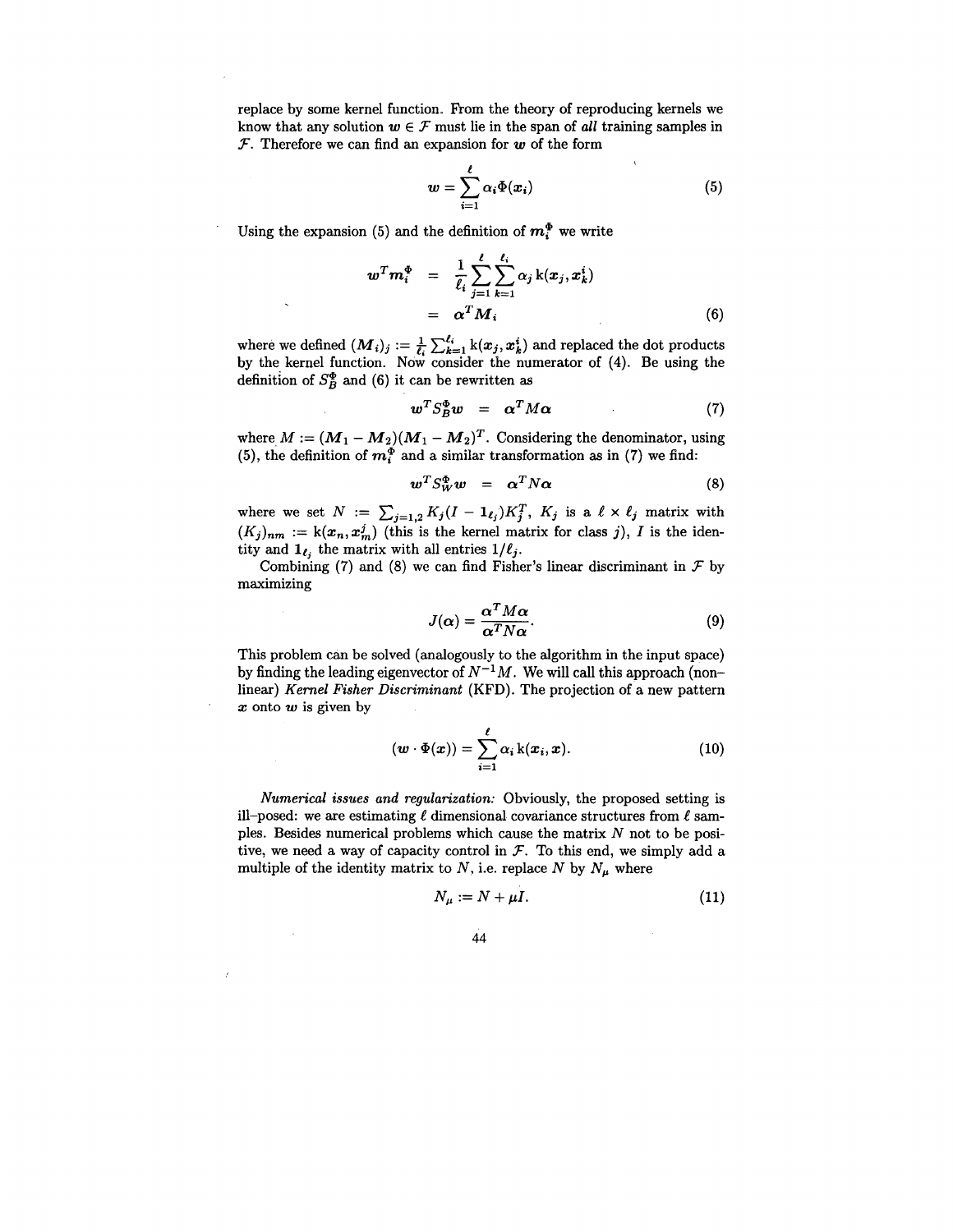This can be viewed in different ways: (i) it clearly makes the problem numerically more stable, as for  $\mu$  large enough  $N_{\mu}$  will become positive definite; (ii) it can be 'seen in analogy to **[4],** decreasing the bias in sample based estimation of eigenvalues; (iii) it imposes a regularization on  $||\alpha||^2$  (remember that we are maximizing **(9)),** favoring solutions with small expansion coefficients. Although the real influence in this setting of the regularization is not yet fully understood, it shows connections to those used in Support Vector Machines (see also **[14]).** Furthermore, one might use other regularization type additives to N, e.g. penalizing  $||w||^2$  in analogy to SVM (by adding the full kernel matrix  $K_{ij} = k(x_i, x_j)$ .

## **EXPERIMENTS**

Figure **1** shows an illustrative comparison of the feature found by KFD and the first and second (non-linear) feature found by Kernel PCA **[16]** on a toy data set. For both we used a polynomial kernel of degree two and for KFD the regularized within class scatter (11) where  $\mu = 10^{-3}$ . Depicted are the two classes (crosses and dots), the feature value (indicated by grey level) and contour lines of identical feature value. **Each** class consists of two noisy parabolic shapes mirrored at the *x* and *9* axis respectively. We see, that the KFD feature discriminates the two classes in a nearly optimal way, whereas the Kernel PCA features, albeit describing interesting properties of the data set, do not separate the two classes well (although higher order Kernel PCA features might be discriminating, too).

To evaluate the performance of our new approach we performed an extensive comparison to other state-of-the-art classifiers. The experimental setup was chosen in analogy to **[lo]** and we compared the Kernel Fisher Discriminant to AdaBoost, regularized AdaBoost (also **[lo])** and Support Vector Machines (with Gaussian kernel). For KFD we used Gaussian kernels, too, and the regularized within-class scatter from **(11).** After the optimal direction  $w \in \mathcal{F}$  was found, we computed projections onto it by using (10). To estimate an optimal threshold on the extracted feature, one may use any classification technique, e.g. **as** simple **as** fitting a sigmoid **[9].** Here we used a linear Support Vector Machine (which is optimized by gradient descent **as** we

**Figure 1: Comparison of feature found** by **KFD (left) and those found** by **Kernel PCA: first (middle) and second (right); details see text.** 

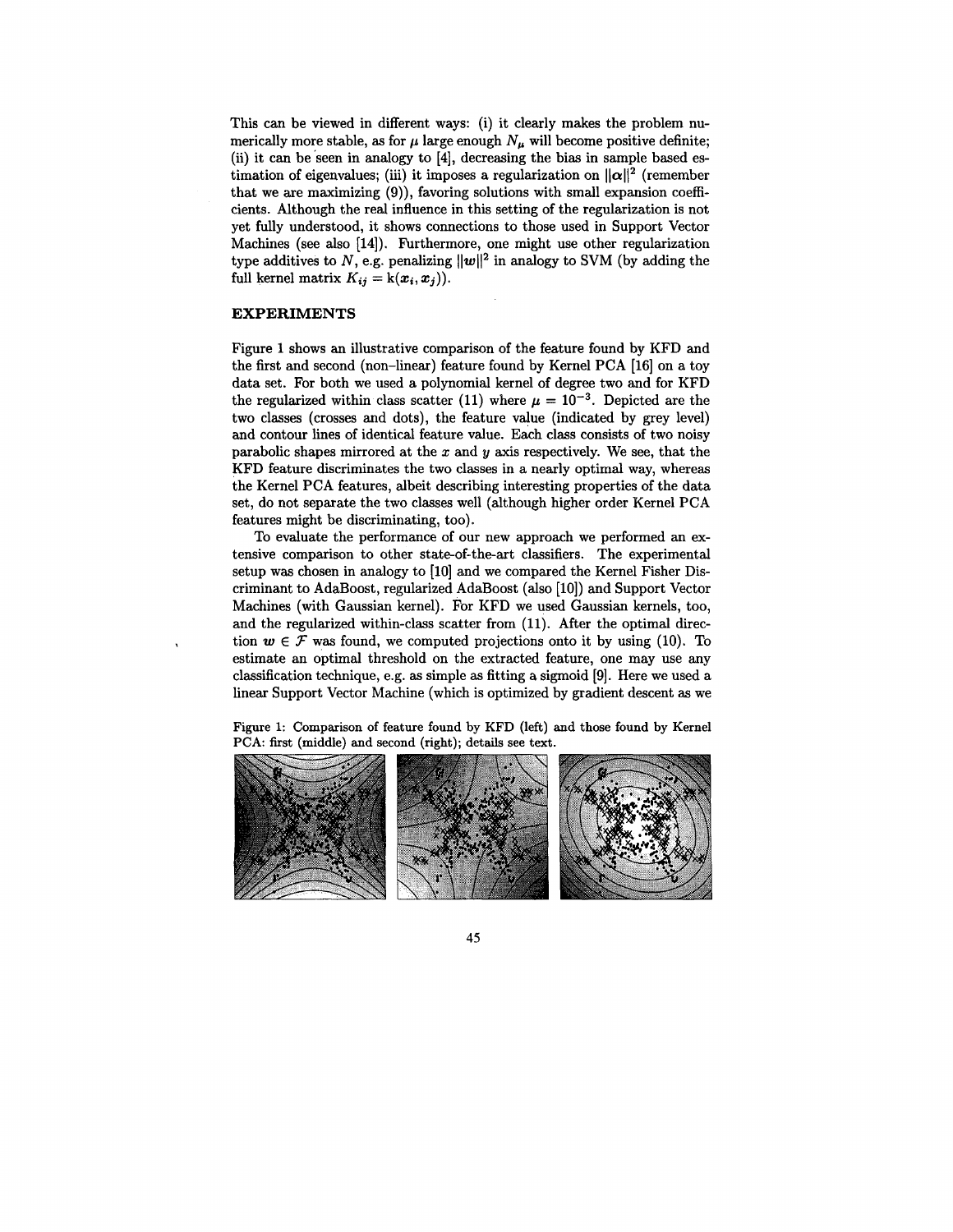| псецой ні роки касе, всебни реве спірназівси. |                |                |                |                |                |
|-----------------------------------------------|----------------|----------------|----------------|----------------|----------------|
|                                               | <b>RBF</b>     | AВ             | $AB_B$         | <b>SVM</b>     | <b>KFD</b>     |
| Banana                                        | $10.8 + 0.6$   | $12.3 \pm 0.7$ | $10.9 \pm 0.4$ | $11.5 \pm 0.7$ | $10.8 + 0.5$   |
| <b>B.Cancer</b>                               | $27.6 + 4.7$   | $30.4 + 4.7$   | $26.5 \pm 4.5$ | $26.0 \pm 4.7$ | $25.8 + 4.6$   |
| <b>Diabetes</b>                               | $24.3 \pm 1.9$ | $26.5 \pm 2.3$ | $23.8 \pm 1.8$ | $23.5 \pm 1.7$ | $23.2 \pm 1.6$ |
| German                                        | $24.7 \pm 2.4$ | $27.5 \pm 2.5$ | $24.3 \pm 2.1$ | $23.6 \pm 2.1$ | $23.7 \pm 2.2$ |
| Heart                                         | $17.6 \pm 3.3$ | $20.3 \pm 3.4$ | $16.5 \pm 3.5$ | $16.0 \pm 3.3$ | $16.1 \pm 3.4$ |
| Image                                         | $3.3 \pm 0.6$  | $2.7 + 0.7$    | $2.7 \pm 0.6$  | $3.0 + 0.6$    | $4.8 \pm 0.6$  |
| Ringnorm                                      | $1.7 \pm 0.2$  | $1.9 + 0.3$    | $1.6 \pm 0.1$  | $1.7 \pm 0.1$  | $1.5 + 0.1$    |
| F.Sonar                                       | $34.4 \pm 2.0$ | $35.7 \pm 1.8$ | $34.2 \pm 2.2$ | $32.4 \pm 1.8$ | $33.2 \pm 1.7$ |
| <b>Splice</b>                                 | $10.0 \pm 1.0$ | $10.1 \pm 0.5$ | $9.5 \pm 0.7$  | $10.9 + 0.7$   | $10.5 \pm 0.6$ |
| Thyroid                                       | $4.5 \pm 2.1$  | $4.4 \pm 2.2$  | $4.6 \pm 2.2$  | $4.8 \pm 2.2$  | $4.2 \pm 2.1$  |
| Titanic                                       | $23.3 \pm 1.3$ | $22.6 \pm 1.2$ | $22.6 \pm 1.2$ | $22.4 \pm 1.0$ | $23.2 \pm 2.0$ |
| Twonorm                                       | $2.9 \pm 0.3$  | $3.0 + 0.3$    | $2.7 \pm 0.2$  | $3.0 + 0.2$    | $2.6 \pm 0.2$  |
| <b>Waveform</b>                               | $10.7 + 1.1$   | $10.8 + 0.6$   | $9.8 + 0.8$    | $9.9 \pm 0.4$  | $9.9 \pm 0.4$  |
|                                               |                |                |                |                |                |

Table **1:** Comparison between KFD, a single RBF classifier, AdaBoost (AB), regularized AdaBoost  $(AB_R)$  and Support Vector Machine (SVM) (see text). Best  $m$ ethod in bold face. second best emphasized.

only have l-d samples). **A** drawback of this, however, is that we have another parameter to control, namely the regularization constant in the **SVM.** 

We used **13** artificial and real world datasets from the UCI, DELVE and STATLOG benchmark repositories (except for **banana).'l** The problems which are not binary were partitioned into two-class problems. Then **100** partitions into test and training set (about **60%:40%)** were generated. On each of these data sets we trained and tested all classifiers (see **[lo]** for details). The results in table **1** show the average test error over these **100** runs and the standard deviation. To estimate the necessary parameters we ran 5-fold cross validation on the first five realizations of the training sets and took the model parameters to be the median over the five estimates.2

Furthermore, we conducted preliminary experiments with KFD on the USPS dataset of handwritten digits where we restricted the expansion of  $w$ in **(5)** to run only over the first **3000** training samples. We achieved a **10**  class error of **3.7%** with a Gaussian kernel of width **0.3.256,** which is slightly superior to a SVM with Gaussian kernel **(4.2% [13]).** 

*Experimental results:* The experiments show that the Kernel Fisher Discriminant (plus a Support Vector Machine to estimate the threshold) is competitive or in some cases even superior to the other algorithms on almost all data sets (an exception being **image).** Interestingly, both SVM and KFD construct **an** (in some sense) optimal hyperplane in *F,* while we notice that the one given by the solution  $w$  of KFD is often superior to the one of SVM.

**<sup>21</sup>n fact we did two such runs, first with a coarse and then with a finer stepping over**  parameter space. The data sets can be obtained via http://www.first.gmd.de/"raetsch/.



**<sup>&#</sup>x27;The breast cancer domain was obtained from the University Medical Center, Inst. of Oncology, Ljubljana, Yugoslavia. Thanks to M. Zwitter and M. Soklic for the data.**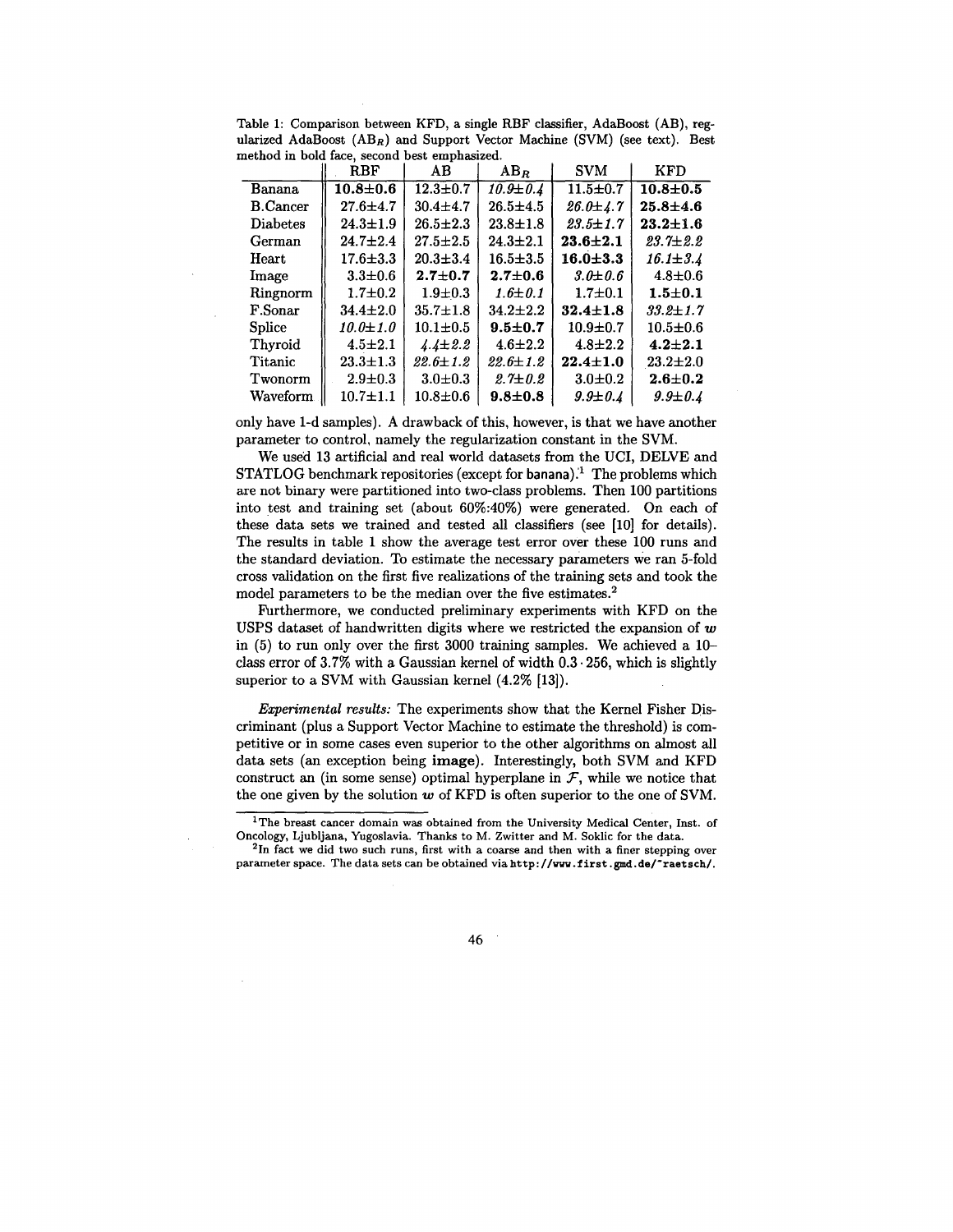# **DISCUSSION AND CONCLUSIONS**

Fisher's discriminant is one of the standard linear techniques in statistical data analysis. However, linear methods are often too limited and there have been several approaches in the past to derive more general class separability criteria (e.g. **[6, 8, 51).** Our approach is very much in this spirit, however, due to the fact that we are computing the discriminant function in some feature space  $F$  (which is non-linearly related to input space), we are still able to find closed form solutions and maintain the theoretical beauty of Fisher's discriminant analysis. Furthermore different kernels allow for high flexibility due to the wide range of non-linearities possible.

Our experiments show that KFD is competitive to other state of the art classification techniques. Furthermore, there is still much room for extensions and further theory **as** linear discriminant analysis is an intensively studied field and many ideas previously developed in the input space carry over to feature space.

Note that while the complexity of SVMs scales with the number of Support Vectors, KFD does not have a notion of SVs and its complexity scales with the number of training patterns. On the other hand, we speculate, that some of the superior performance of KFD over SVM might be related to the fact, that KFD uses *all* training samples in the solution, not only the difficult ones, i.e. the Support Vectors.

Future work will be dedicated to finding suitable approximation schemes (e.g. **[2, 151)** and numerical algorithms for obtaining the leading eigenvectors of large matrices. Further fields of study will include the construction of multi-class discriminants, a theoretical analysis of generalization error bounds of KFD, and the investigation of the connection between KFD and Support Vector Machines (cf. **[18, 171).** 

*Acknowledgment.* This work was supported in part by grants of the DFG (JA **379/5-1, 5-2, 7-1)** and EC STORM project number **25387.** We thank A. Smola for helpful comments and discussions.

### **REFERENCES**

- **[l]** M. Aizerman, E. Braverman and **L.** Rozonoer, ''Theoretical foundations of the potential function method in pattern recognition learning." **Automation and Remote Control,** vol. **25,** pp. **821** - **837, 1964.**
- **[2] C.** Burges, "Simplified support vector decision rules," in L. Saitta, ed., **Prooceedings, 13th ICML,** San Mateo, CA, **1996,** pp. **71-77.**
- **[3] P.** Devijver and J. Kittler, **Pattern Recognition: A Statistical Approach,** prentice Hall, **1982.**
- **[4]** J. Friedman, "Regularized discriminant analysis," **Journal of the**  American Statistical Association, vol. 84, no. 405, pp. 165-175, **1989.**